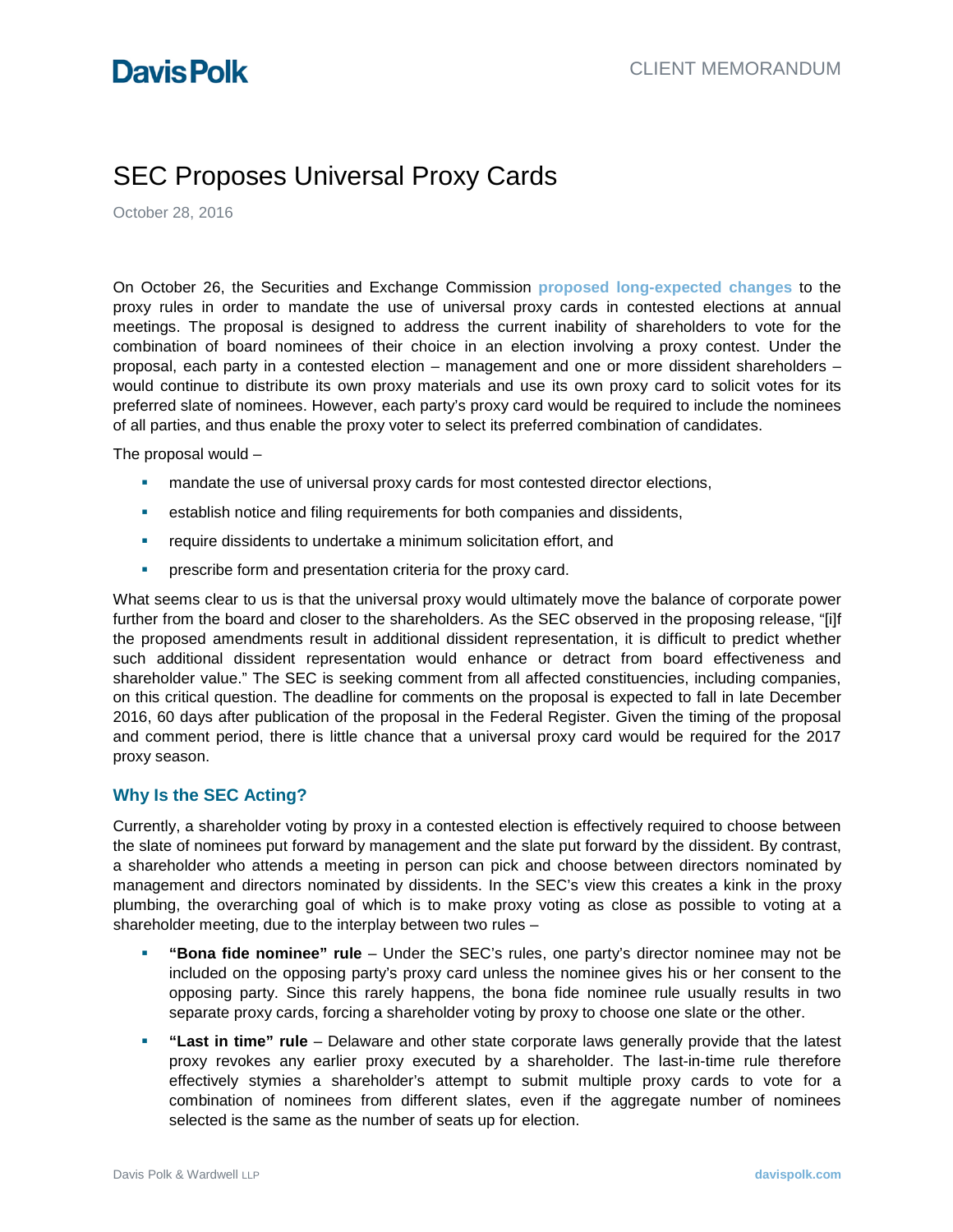

In 1992, the SEC introduced a modification to the bona-fide-nominee rule to permit a dissident to propose a "short slate" of nominees – that is, a slate where the dissident nominees would constitute a minority of the board – and then to "round out" the dissident proxy card by identifying management nominees that the dissident *would not* vote for, resulting in a proxy voter's remaining votes being cast for the *unnamed* management nominees. While the short-slate rule allows proxy voters to vote for a combination of dissident and management nominees, albeit in a roundabout way, the shareholder is still unable to mix and match as it sees fit, since the combination of dissident and management nominees is dictated by the dissident.

### **Key Features of the Proposal**

**Mandatory use**. The proposal would require universal proxy cards for most contested director elections at annual meetings. Each soliciting party would continue to distribute its own proxy materials and its own version of the universal proxy card. The proposal would not require the cards to be identical; rather, each party would be permitted to design its own card so long as the content, format and presentation comply with the proposal's criteria.

Mandatory use only applies to solicitations that involve a contested election where a dissident is proposing a competing slate of director candidates. However, with the amendment to the bona-fidenominee rule, a dissident could name all of management's nominees on a proxy card in order to solicit against their election, or to seek their removal, even without a universal proxy card. A dissident could also solicit for a proposal other than an election of directors but name all of management's nominees in order to have a proxy card that could be used for all matters to be voted on at the meeting.

Mandatory use also would not apply to "exempt solicitations" under the proxy rules or to registered investment companies or business development companies.

**Revision of the bona-fide-nominee rule**. The proposal would define a "bona fide nominee" as a person who has consented to being named in *any* proxy statement relating to the company's next meeting of shareholders for the election of directors. The proposal would retain the requirement that a nominee intend to serve, if elected. If a nominee intends to serve only if his or her nominating party's slate is elected, the proxy statement would need to disclose that fact.

**Elimination of the short-slate rule**. The proposal would eliminate the short-slate rule because universal proxy cards obviate the need for dissidents to round out partial slates with management nominees. Dissidents would however retain the ability to recommend their preferred management nominees in their proxy materials.

**Notice and filing**. The proposal would require a dissident shareholder to provide the company with notice of its intent to solicit proxies and the names of its nominees at least 60 days before the anniversary of the previous year's annual meeting, or about two to four weeks prior to the time the company would typically mail its proxy statement. The company would then be required to provide the dissident with the names of management's nominees at least 50 days before that anniversary. The dissident would need to file its proxy statement by the later of 25 days before the meeting date or five days after management files its proxy statement.

**Minimum solicitation effort**. Dissidents would be obligated to solicit holders of shares representing at least a majority of the company's voting power, which would mean a dissident must expend its own resources in order to trigger use of the mandatory universal proxy card. However, because dissidents would not be required to solicit all shareholders, many shareholders (such as retail investors) may not receive proxy statements containing information about the dissident nominees – thereby decreasing the financial burden on the dissident. The SEC is seeking comment on whether dissidents should be required to solicit all shareholders.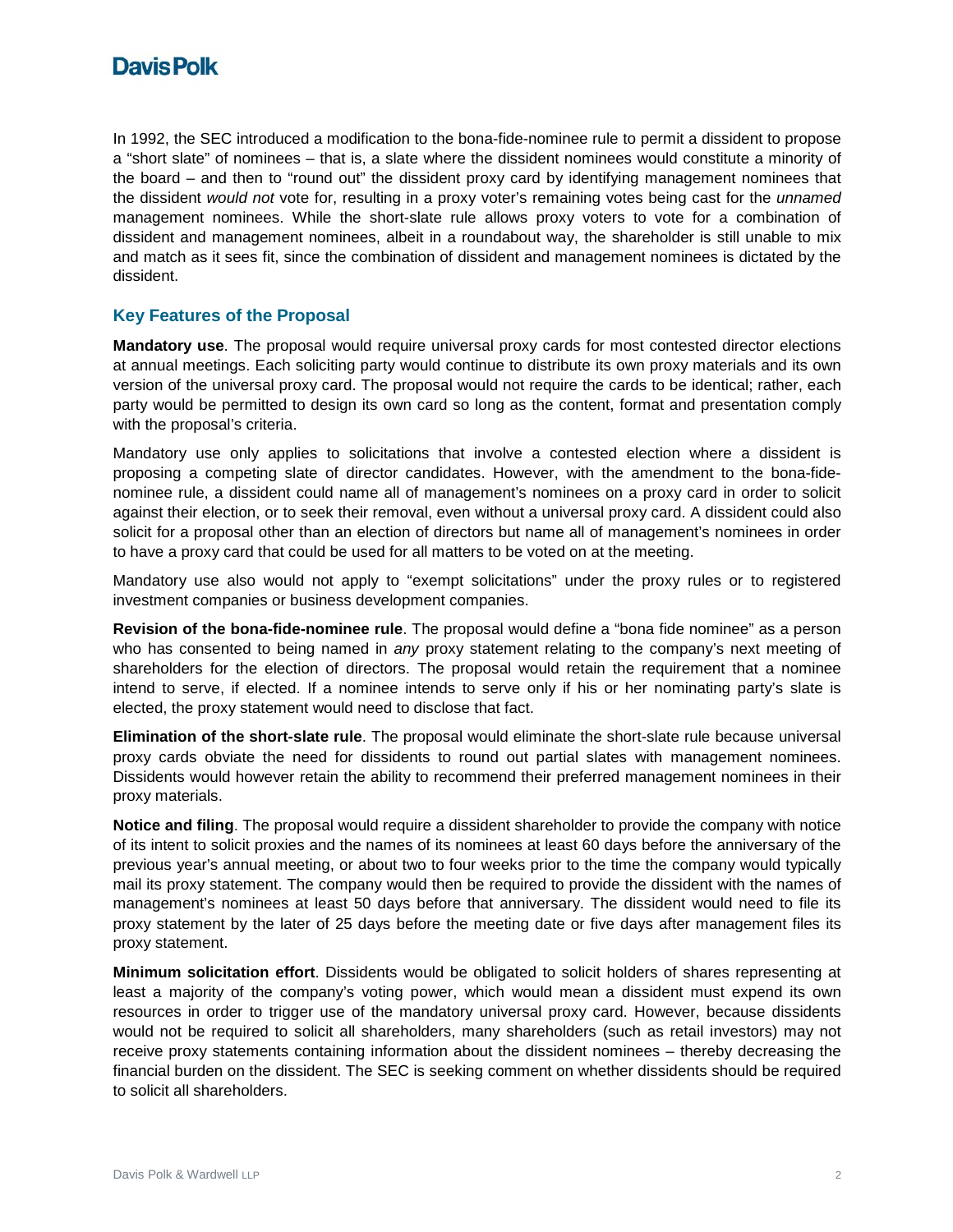# **DavisPolk**

**Presentation and formatting**. The proposal prescribes formatting and presentation criteria intended to ensure that information is presented clearly and fairly.

A universal proxy card would be required to –

- clearly distinguish between management nominees, dissident nominees, and any proxy access nominees,
- **•** within each group of nominees, list the nominees in alphabetical order,
- use the same font type, style and size to present all nominees,
- **EXED** disclose the maximum number of nominees for which authority to vote can be granted, and
- disclose the treatment of a proxy executed in a manner that grants authority to vote for more, or fewer, nominees than the number of directors being elected, or does not grant authority to vote for any nominees.

A universal proxy card would be permitted to offer the ability to vote for all management nominees as a group or all dissident nominees as a group, but only if both parties have proposed a full slate of nominees and there are no proxy access candidates.

## **Voting Standards Disclosure and Voting Options**

The SEC has proposed additional rules governing all meetings, not just contested situations, for the election of directors. Due to concerns that some company proxy statements have ambiguous or inaccurate disclosures about voting standards in director elections, the proposal would mandate changes to proxy cards and the disclosure of those voting standards in the proxy statement.

If a company uses a majority vote standard for the election of directors and a vote cast against a nominee would have legal effect under state law, the proxy card would be required to include the options to vote "against" the nominee and to "abstain" from voting. The company would not be permitted to offer an option to "withhold" against a director.

A company that applies plurality voting standards for director elections, including a plurality voting standard with a director resignation policy (often known as "plurality plus"), would need to disclose in its proxy statement the treatment and effect of a "withhold" vote in the election – namely, that "withholds" have no legal effect.

#### **How Is This Different From Proxy Access?**

Over the past two years, many companies have adopted "proxy access" bylaws that permit shareholders, typically those who have held at least 3% of the company's shares for at least three years, to nominate candidates for inclusion in the proxy materials distributed by the company.

The SEC acknowledged that some are concerned that a universal proxy card could be viewed as a substitute for proxy access. However, the SEC indicated that significant differences exist. Unlike proxy access, using a universal proxy card would not require a company to include in its proxy materials the names of the nominating shareholder's nominees, disclosure about the nominating shareholder and its nominees and a supporting statement from the nominating shareholder. Shareholders making nominations under proxy access can rely on the company's proxy materials and are not required to prepare and file their own proxy materials, disseminate those materials and use them to solicit shareholders.

With universal proxy cards, by contrast, dissidents would need to spend the time and effort and incur the costs to develop their own proxy statements and solicit shareholders. A company need only include dissident nominees on the universal proxy card it uses, and can choose to provide no other information in the company's proxy materials about the dissident's nominees.